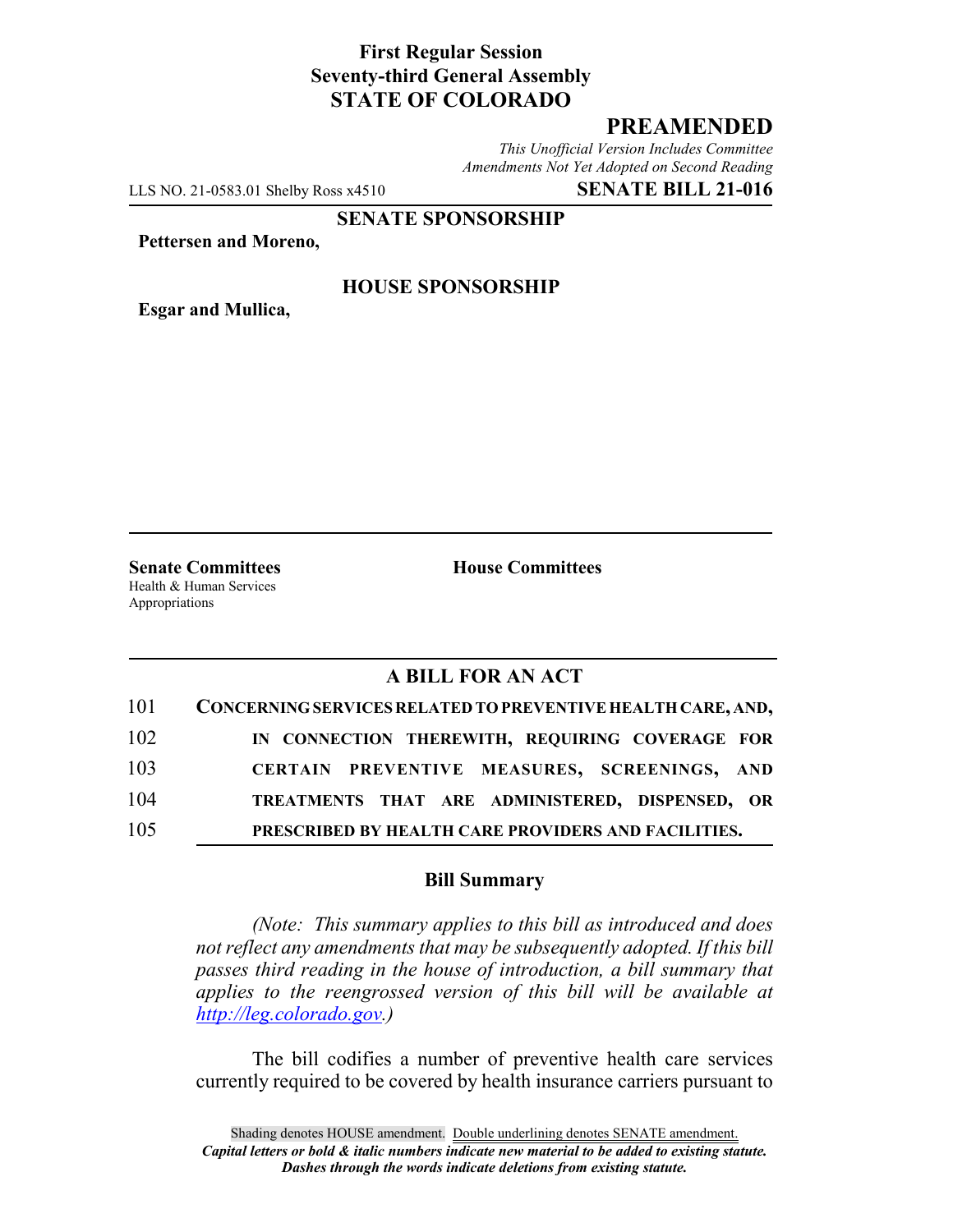the federal "Patient Protection and Affordable Care Act" and adds them to the current list of services required to be covered by Colorado health insurance carriers, which services are not subject to policy deductibles, copayments, or coinsurance. The bill expands certain preventive health care services to include osteoporosis screening; urinary incontinence screening; and counseling, prevention, screening, and treatment of a sexually transmitted infection (STI).

Current law requires a health care provider or facility to perform a diagnostic exam for an STI and subsequently treat the STI at the request of a minor patient. The bill allows a health care provider to administer, dispense, or prescribe preventive measures or medications where applicable. The consent of a parent is not a prerequisite for a minor to receive preventive care, but a health care provider shall counsel the minor on the importance of bringing the minor's parent or legal guardian into the minor's confidence regarding the services.

Current law requires the executive director of the department of health care policy and financing to authorize reimbursement for medical or diagnostic services provided by a certified family planning clinic. The bill removes the requirement that services be provided by a certified family planning clinic and authorizes reimbursement for family planning services and family-planning-related services provided by any licensed health care provider.

| 1  | Be it enacted by the General Assembly of the State of Colorado:                           |
|----|-------------------------------------------------------------------------------------------|
| 2  | <b>SECTION 1.</b> In Colorado Revised Statutes, 10-16-104, amend                          |
| 3  | $(18)(a)(I)$ introductory portion, $(18)(a)(III)(A)$ , $(18)(b)$ introductory             |
| 4  | portion, $(18)(b)(I)$ , $(18)(b)(IX)$ , and $(18)(b)(X)$ ; and <b>add</b> $(18)(b)(XI)$ , |
| 5  | $(18)(b)(XII), (18)(b)(XIII), (18)(b)(XIV), (18)(b)(XV), (18)(b)(XVI),$                   |
| 6  | $(18)(b)(XVII), (18)(b)(XVIII), (18)(b)(XIX), (18)(b)(XX), (18)(b)(XXI),$                 |
| 7  | $(18)(b)(XXII), (18)(b)(XXIII), (18)(b)(XXIV), (18)(b)(XXXV),$                            |
| 8  | $(18)(b)(XXX)$ , $(18)(b)(XXX)$ , $(18)(b)(XXX)$ , $(18)(b)(XXX)$ ,                       |
| 9  | $(18)(b)(XXX), (18)(b)(XXX), (18)(b)(XXXII), (18)(b)(XXXIII),$                            |
| 10 | $(18)(c)(III.7), (18)(f), (18)(g), and (18.1)$ as follows:                                |
| 11 | $10-16-104.$<br>Mandatory coverage provisions - rules                                     |
| 12 | definitions. $(18)$ Preventive health care services. $(a)$ (I) The following              |
| 13 | policies and contracts that are delivered, issued, renewed, or reinstated on              |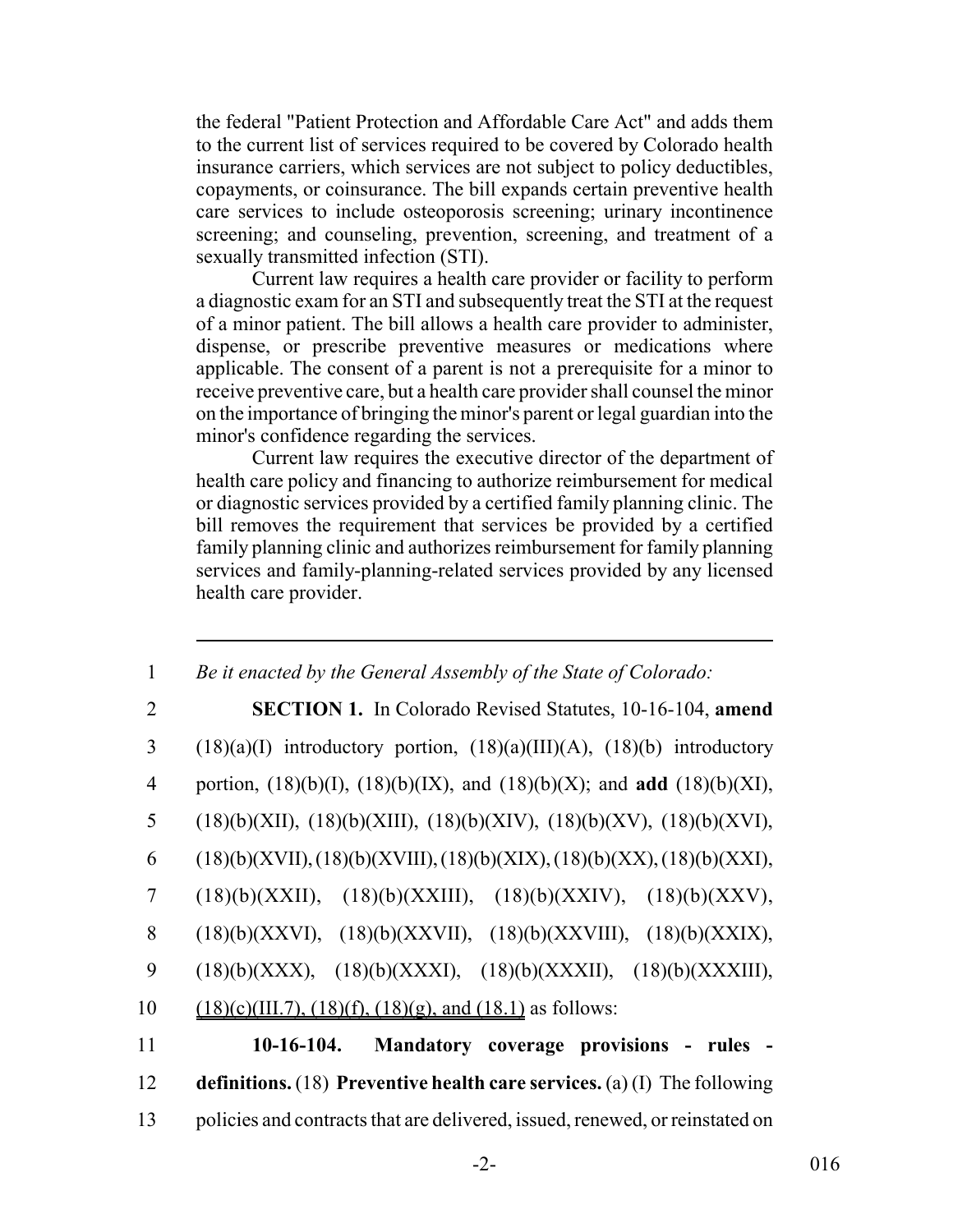or after January 1, 2010, must provide coverage for the total cost of the 2 preventive health care services specified in paragraph (b) of this 3 subsection (18) SUBSECTION (18)(b) OF THIS SECTION:

4 (III) (A) Except as provided in sub-subparagraph (B) of this 5 subparagraph (III) SUBSECTION  $(18)(a)(III)(B)$  <u>OR  $(18)(b)(XX)$ </u> OF THIS SECTION, coverage required by this subsection (18) is not subject to policy deductibles, copayments, or coinsurance.

 (b) The coverage required by this subsection (18) must include 9 preventive health care services for the following, in accordance with the A or B recommendations of the task force OR THE HEALTH RESOURCES AND SERVICES ADMINISTRATION GUIDELINES for the particular preventive health care service:

 (I) Unhealthy Alcohol use screening AND COUNSELING for adults, depression screening for adolescents and adults, and perinatal maternal counseling for persons at risk. The services specified in this section may be provided by a primary care provider; behavioral health care provider, as defined in section 25-1.5-502 (1.3); or mental health professional licensed or certified pursuant to article 245 of title 12.

 (IX) Tobacco use screening of adults and tobacco cessation 20 interventions by primary care providers, and INCLUDING EXPANDED TOBACCO INTERVENTION AND COUNSELING FOR PREGNANT TOBACCO USERS;

23  $(X)$   $(A)$  Any other preventive services included in the A or B 24 recommendation of the task force or required by federal law.

25  $(B)$  This subparagraph  $(X)$  does not apply to grandfathered health 26 benefit plans. ABDOMINAL AORTIC ANEURYSM SCREENING;

**(XI) ASPIRIN-PREVENTIVE MEDICATION;**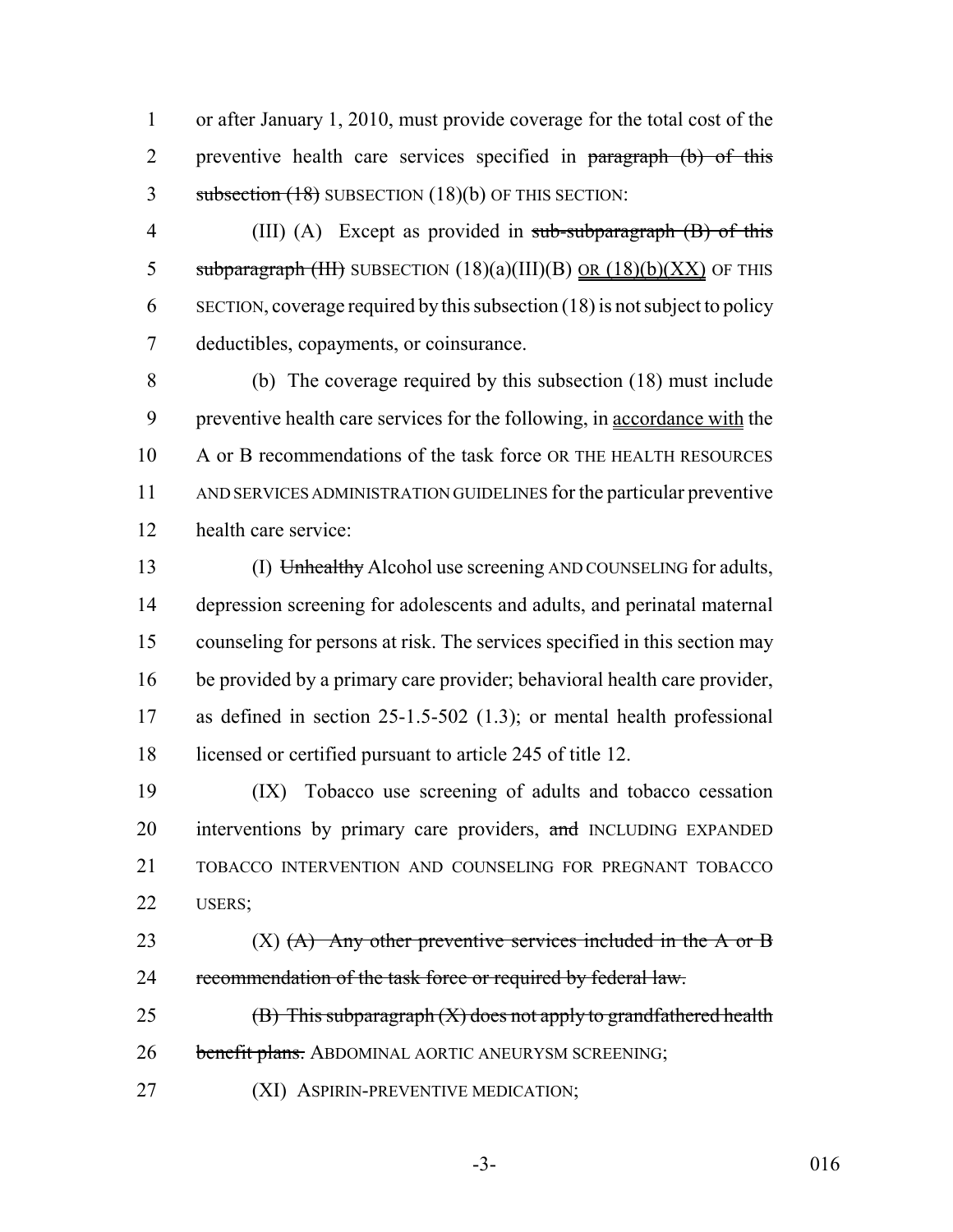- (XII) BLOOD PRESSURE SCREENING;
- (XIII) DIABETES SCREENING FOR ADULTS AND GESTATIONAL DIABETES MELLITUS SCREENING;
- (XIV) HEALTHY DIET AND PHYSICAL ACTIVITY COUNSELING TO PREVENT CARDIOVASCULAR DISEASE;
- (XV) FALLS PREVENTION FOR ADULTS SIXTY-FIVE YEARS OF AGE OR OLDER WHO LIVE IN A COMMUNITY SETTING;
- **(XVI) HEPATITIS B AND HEPATITIS C SCREENING;**
- (XVII) HUMAN IMMUNODEFICIENCY VIRUS SCREENING;
- 10 (XVIII) LUNG CANCER SCREENING;
- (XIX) OBESITY SCREENING AND COUNSELING;
- **(XX) COUNSELING, PREVENTION, SCREENING, AND TREATMENT OF**
- A SEXUALLY TRANSMITTED INFECTION, AS DEFINED IN SECTION 25-4-402
- 14 (10); EXCEPT THAT THE COVERAGE UNDER THIS SUBSECTION (18)(b)(XX)
- MUST BE PROVIDED TO ALL COVERED PERSONS REGARDLESS OF THE
- COVERED PERSON'S GENDER. TREATMENT MUST INCLUDE ANTIBIOTICS,
- ANTIVIRAL AND ANTIRETROVIRAL MEDICATIONS, AND PROCEDURES THAT
- REDUCE INFECTIVITY. TREATMENT FOR COMPLICATIONS SECONDARY TO
- 19 THE SEXUALLY TRANSMITTED INFECTION MAY BE SUBJECT TO
- 20 DEDUCTIBLES, COPAYMENT, OR COINSURANCE.

**(XXI) STATIN PREVENTIVE MEDICATION FOR ADULTS;** 

- **(XXII)** TUBERCULOSIS SCREENING;
- **(XXIII)** ANEMIA SCREENING ON A ROUTINE BASIS;

 (XXIV) COMPREHENSIVE BREASTFEEDING SUPPORT AND COUNSELING FROM TRAINED PROVIDERS AND ACCESS TO BREASTFEEDING 26 SUPPLIES FOR PREGNANT AND NURSING INDIVIDUALS;

(XXV) FOLIC ACID SUPPLEMENTS FOR INDIVIDUALS WHO MAY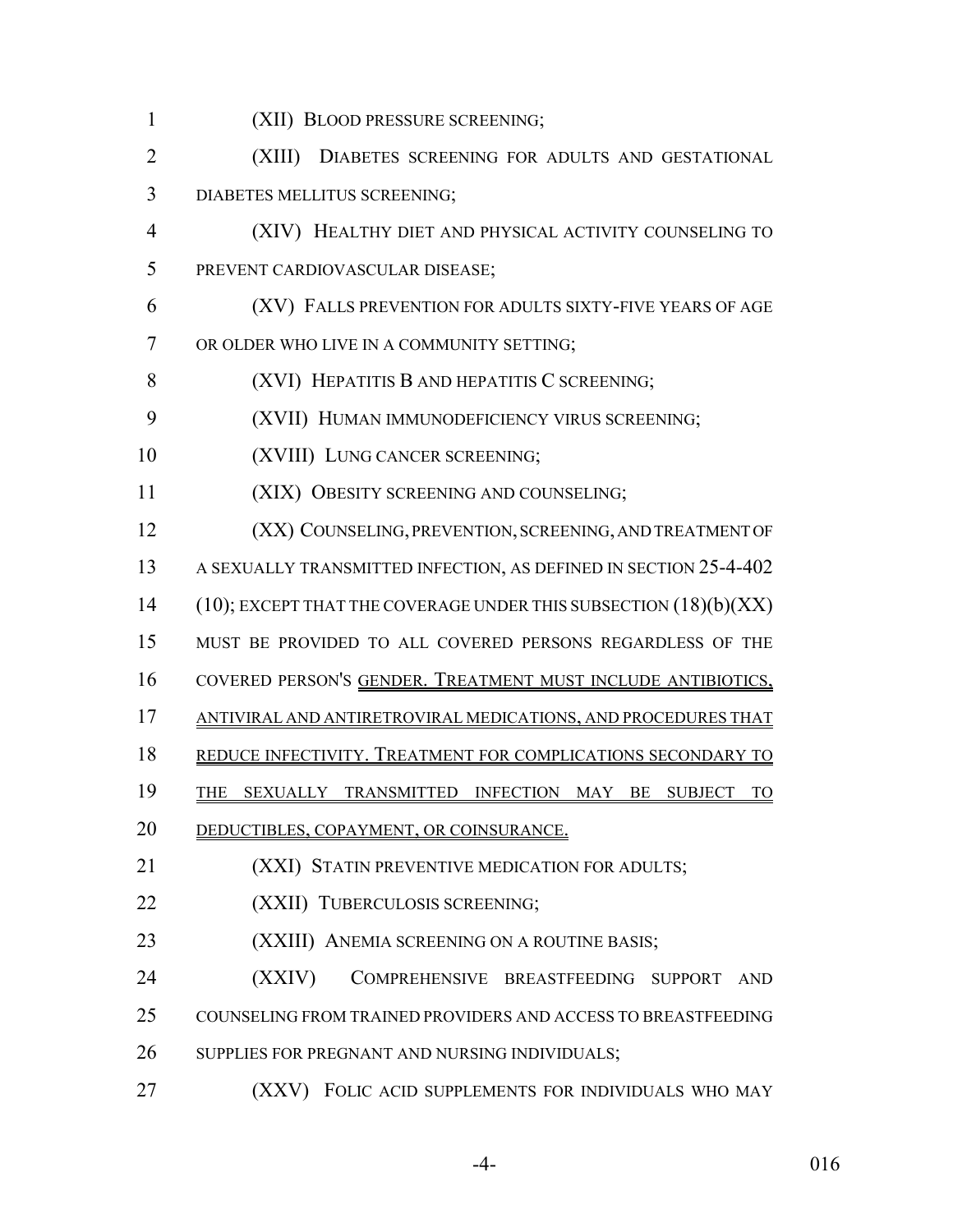BECOME PREGNANT;

 (XXVI) SCREENING AND TREATMENT FOR PREECLAMPSIA IN PREGNANT INDIVIDUALS, INCLUDING SCREENING FOR PREECLAMPSIA IN PREGNANT WOMEN WITH BLOOD PRESSURE MEASUREMENTS THROUGHOUT PREGNANCY AND LOW-DOSE ASPIRIN AS PREVENTIVE MEDICATION AFTER TWELVE WEEKS GESTATION IN WOMEN WHO ARE AT HIGH RISK FOR PREECLAMPSIA; (XXVII) RH INCOMPATIBILITY SCREENING FOR ALL PREGNANT INDIVIDUALS AND FOLLOW-UP TESTING FOR INDIVIDUALS AT HIGHER RISK FOR RH INCOMPATIBILITY; (XXVIII) URINARY TRACT, YEAST, OR OTHER INFECTION SCREENING; (XXIX) DOMESTIC AND INTERPERSONAL VIOLENCE SCREENING AND COUNSELING; (XXX) OSTEOPOROSIS SCREENING FOR ALL ADULTS SIXTY YEARS 16 OF AGE OR OLDER; (XXXI) YEARLY URINARY INCONTINENCE SCREENING; (XXXII) F AMILY PLANNING SERVICES AND FAMILY-PLANNING-RELATED SERVICES, AS DESCRIBED IN SECTION 25.5-4-412 (2); AND **(XXXIII)** ANY OTHER PREVENTIVE SERVICES INCLUDED IN THE A OR B RECOMMENDATIONS OF THE TASK FORCE OR THE HEALTH RESOURCES AND SERVICES ADMINISTRATION GUIDELINES OR REQUIRED BY FEDERAL LAW. (c) For purposes of this subsection (18): (III.7) "HEALTH RESOURCES AND SERVICES ADMINISTRATION"

-5- 016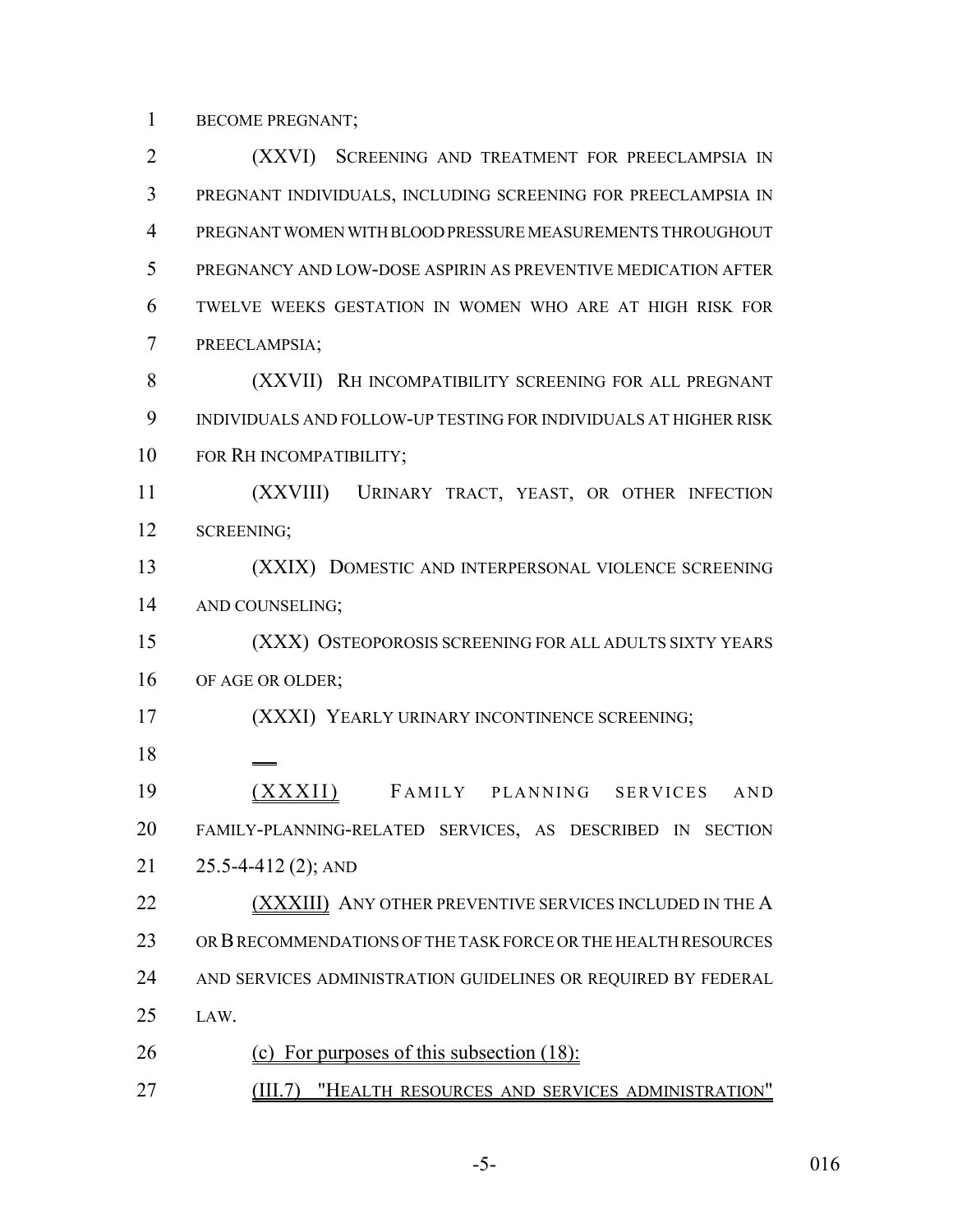| $\mathbf{1}$   | MEANS THE HEALTH RESOURCES AND SERVICES ADMINISTRATION IN THE               |
|----------------|-----------------------------------------------------------------------------|
| $\overline{2}$ | FEDERAL DEPARTMENT OF HEALTH AND HUMAN SERVICES.                            |
| 3              | (f) SUBSECTIONS $(18)(b)(X)$ TO $(18)(b)(XXXIII)$ OF THIS SECTION           |
| 4              | DO NOT APPLY TO GRANDFATHERED HEALTH BENEFIT PLANS.                         |
| 5              | $(g)$ THE COVERAGE REQUIRED BY THIS SUBSECTION (18) MUST, AT                |
| 6              | A MINIMUM, INCLUDE PREVENTIVE HEALTH SERVICES IDENTIFIED BY THE             |
| 7              | TASK FORCE OR THE HEALTH RESOURCES AND SERVICES ADMINISTRATION              |
| 8              | <u>AS OF MARCH 1, 2021.</u>                                                 |
| 9              | (18.1) Contraception. (a) POLICIES OR CONTRACTS DESCRIBED                   |
| 10             | IN SUBSECTION $(18)(a)(I)$ of this section issued or renewed in this        |
| 11             | STATE MUST PROVIDE COVERAGE FOR THE TOTAL COST OF ALL                       |
| 12             | <u>CONTRACEPTION, AS DEFINED IN SECTION 2-4-401 (1.5).</u>                  |
| 13             | (b) THE COVERAGE REQUIRED BY THIS SUBSECTION (18.1) IS NOT                  |
| 14             | SUBJECT TO POLICY DEDUCTIBLES, COPAYMENTS, OR COINSURANCE.                  |
| 15             | (c) THIS SUBSECTION (18.1) DOES NOT APPLY TO GRANDFATHERED                  |
| 16             | <b>HEALTH BENEFIT PLANS.</b>                                                |
| 17             | SECTION 2. In Colorado Revised Statutes, 25-4-409, amend                    |
| 18             | $(1)(a)$ and $(2)$ as follows:                                              |
| 19             | 25-4-409. Minors - treatment - consent. $(1)$ (a) A health care             |
| 20             | provider or facility, if consulted by a patient who is a minor, shall       |
| 21             | perform, at the minor's request, a diagnostic examination for a sexually    |
| 22             | transmitted infection. The health care provider or facility shall treat the |
| 23             | minor for a sexually transmitted infection, if necessary; discuss,          |
| 24             | prevention ADMINISTER, DISPENSE, OR PRESCRIBE PREVENTIVE measures           |
| 25             | ORMEDICATIONS, where applicable; and include appropriate therapies and      |
| 26             | prescriptions.                                                              |
| 27             | (2) The consent of a parent or legal guardian is not a prerequisite         |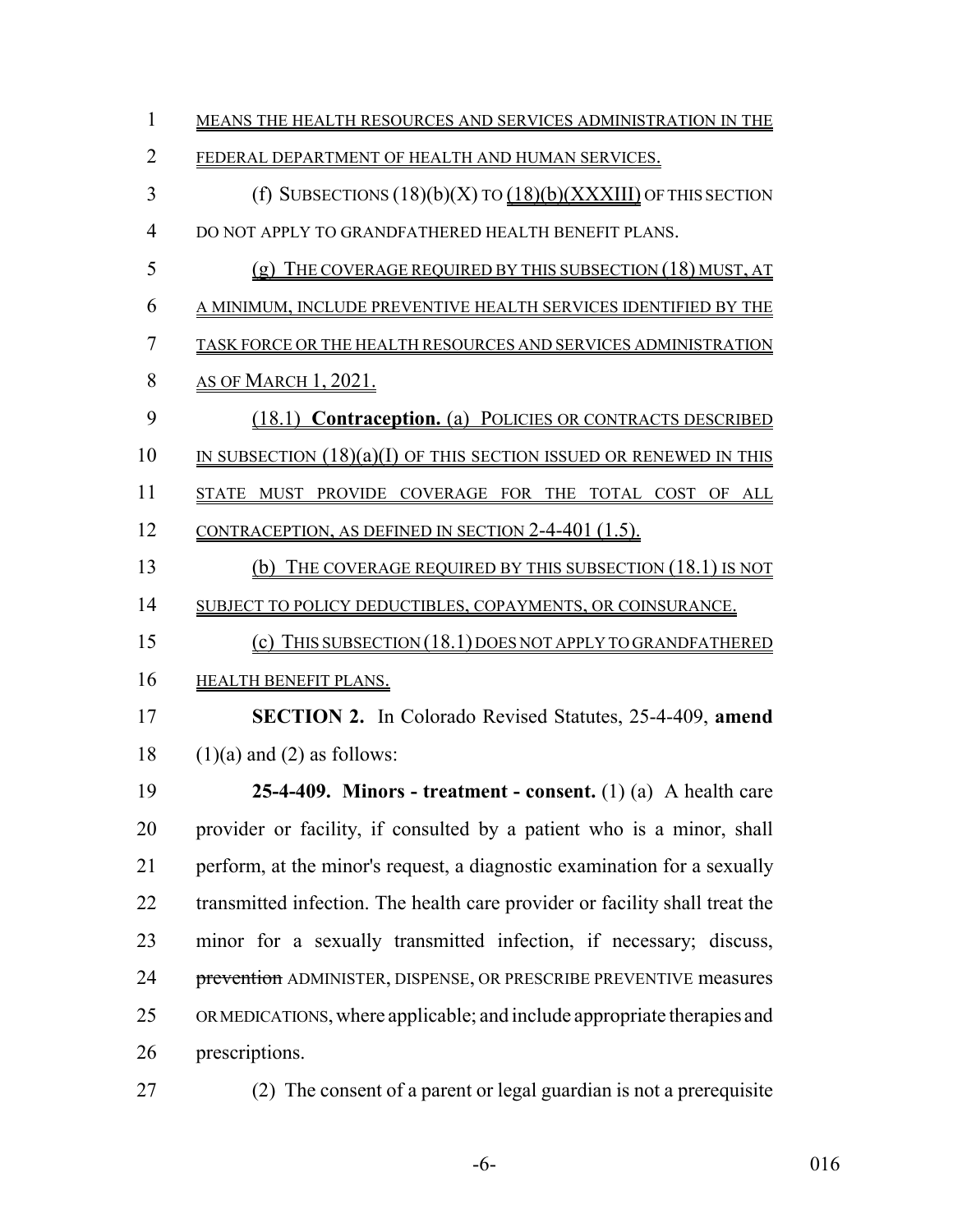1 for a minor to receive a consultation, examination, PREVENTIVE CARE, or 2 treatment for sexually transmitted infections. For the purposes of this section, health care provided to a minor is confidential, and information related to that care must not be divulged to any person other than the minor; except that the reporting required pursuant to the "Child Protection 6 Act of 1987", part 3 of article 3 of title 19,  $C.R.S.,$  still applies. If the minor is thirteen years of age or younger, the health care provider may involve the minor's parent or legal guardian. A health care provider shall 9 counsel the minor on the importance of bringing his or her THE MINOR'S parent or legal guardian into the minor's confidence regarding the consultation, exam, or treatment.

 **SECTION 3.** In Colorado Revised Statutes, **amend** 25.5-4-412 as follows:

 **25.5-4-412. Family planning services - family-planning-related services - rules - definitions.** (1) When medical or diagnostic FAMILY PLANNING services OR FAMILY-PLANNING-RELATED SERVICES are provided 17 in accordance with this article ARTICLE 4 and articles 5 and 6 of this title 18 by a certified family planning clinic TITLE 25.5, the executive director of 19 the state department shall authorize reimbursement for the services, The 20 reimbursement shall be made directly to the certified family planning 21 clinic SUBJECT TO SECTION 50 OF ARTICLE V OF THE STATE CONSTITUTION. THE STATE DEPARTMENT, ANY INTERMEDIARY, OR ANY MANAGED CARE ORGANIZATION SHALL REIMBURSE THE PROVIDER OF THOSE SERVICES. FAMILY PLANNING SERVICES AND FAMILY-PLANNING-RELATED SERVICES ARE NOT SUBJECT TO POLICY DEDUCTIBLES, COPAYMENTS, OR COINSURANCE.

27 (2) For purposes of As USED IN this section, "certified family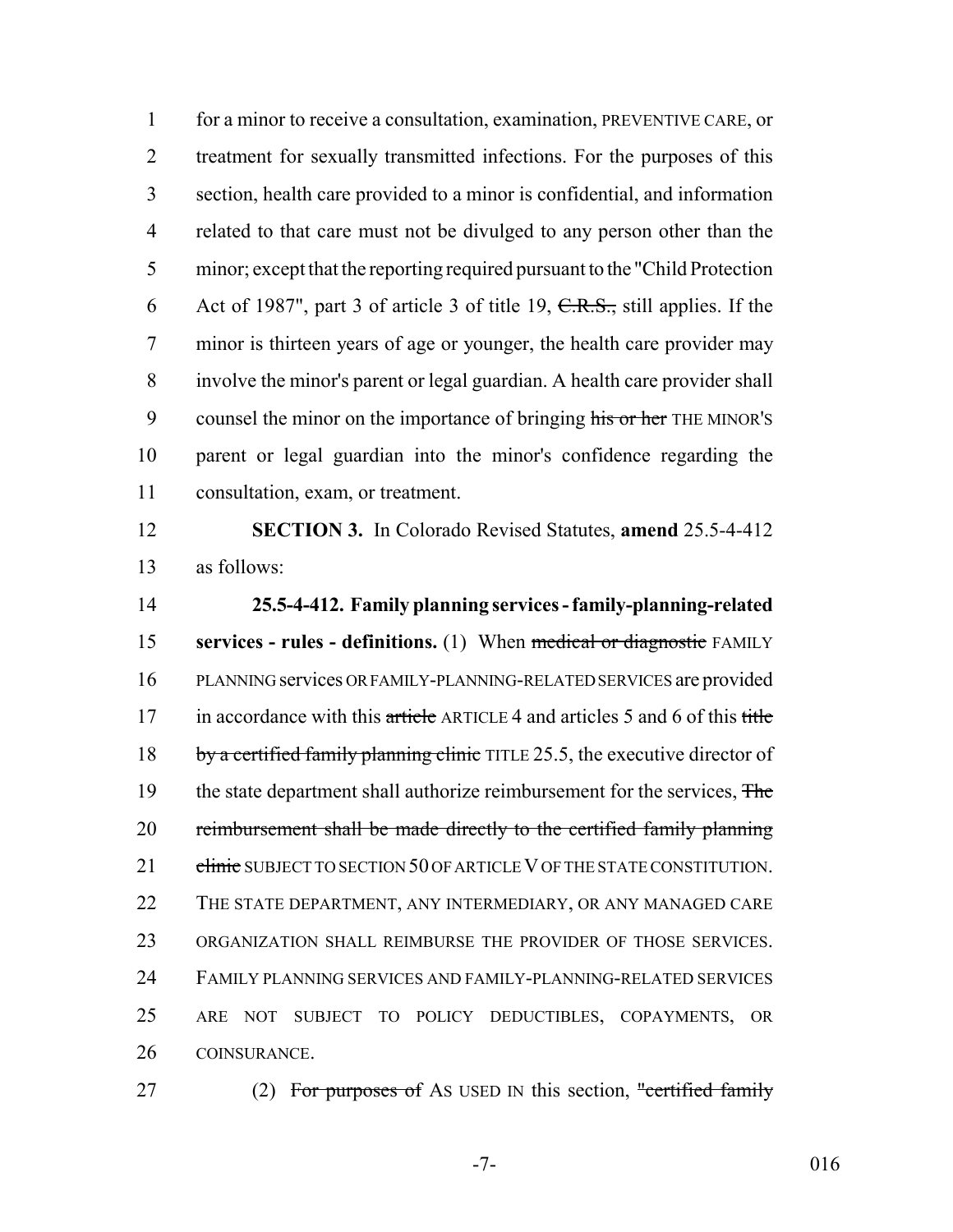planning clinic" means a family planning clinic certified by the Colorado department of public health and environment, accredited by a national family planning organization, and staffed by medical professionals 4 licensed to practice in the state of Colorado, including, but not limited to, doctors of medicine, doctors of osteopathy, physician assistants, and 6 advanced practice nurses. UNLESS THE CONTEXT OTHERWISE REQUIRES:

 (a) "FAMILY-PLANNING-RELATED SERVICES" MEANS ANY MEDICALLY NECESSARY HEALTH CARE, COUNSELING SERVICES, OR MEDICATION FOCUSED ON, OR RELATED TO, THE TREATMENT OF MEDICAL CONDITIONS ROUTINELY DIAGNOSED DURING A FAMILY PLANNING VISIT; TREATMENT FOR A URINARY TRACT INFECTION; TESTING, DIAGNOSIS, TREATMENT, AND PREVENTION OF SEXUALLY TRANSMITTED INFECTIONS OR OTHER INFECTIONS OR CONDITIONS OF THE UROGENITAL SYSTEM; AND TREATMENT OF MEDICAL COMPLICATIONS RESULTING FROM A FAMILY PLANNING VISIT.

 (b) "FAMILY PLANNING SERVICES" MEANS ANY HEALTH CARE OR COUNSELING SERVICES FOCUSED ON PREVENTING, DELAYING, OR PLANNING FOR A PREGNANCY, WHICH MUST INCLUDE MEDICALLY NECESSARY EVALUATION OR PREVENTIVE SERVICES.

 (3) For purposes of this section, all medical care services or goods 21 rendered by a certified family planning clinic that are benefits of the 22 Colorado medical assistance program. shall be ordered by a physician 23 who need not be physically present on the premises of the certified family 24 planning clinic at the time services are rendered.

 (4) Nothing in this section shall be construed as expanding the 26 provision of services available as a part of the medical assistance program 27 established pursuant to this article and articles 5 and 6 of this title. For